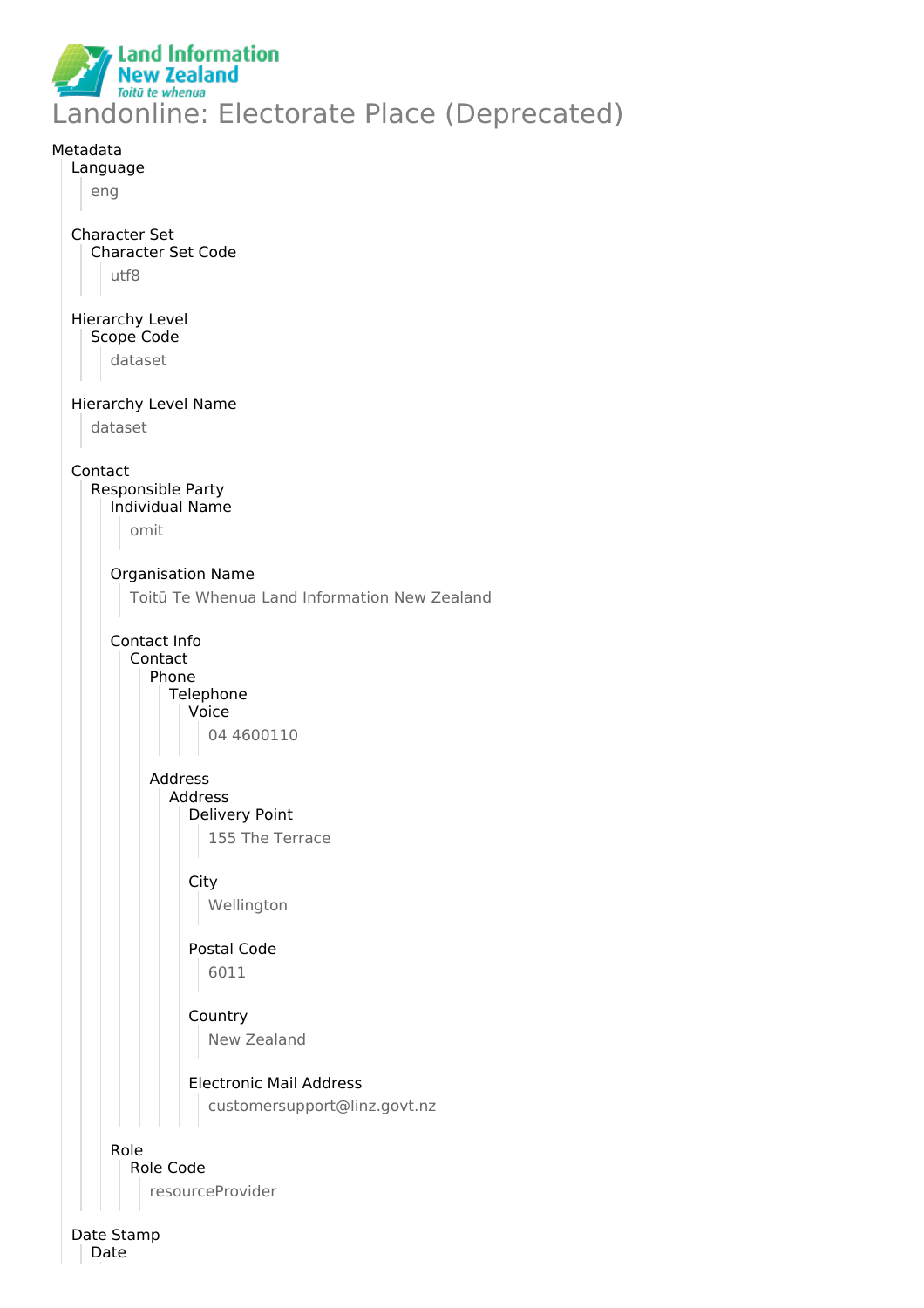2014-11-07

### Metadata Standard Name

ANZLIC Metadata Profile: An Australian/New Zealand Profile of AS/NZS ISO 19115:2005, Geographic information - Metadata

## Metadata Standard Version

1.1

Identification Info

Data Identification Citation

Citation

Title

Landonline: Electorate Place (Deprecated)

## Date

## Abstract

\*\*From August 2016, this dataset will be removed from the Landonline database and will no longer be maintained.\*\* \*\*\*\*\*\*\*\*\*\*\*\*\*\*\*\*\*\*\*\*\*\*\*\*\*\*\*\* Place names that may potentially be used by an elector to identify their correct electorate. Please refer to the [LDS Full Landonline Data Dictionary and Models](https://data.linz.govt.nz/document/95) for detailed metadata about this table.

## Purpose

The Full Landonline Dataset is specifically intended to cater for those users who have a requirement to access large volumes of data on a regular basis. The extract allows the recipient to recreate the database held in Landonline. It does not enhance the data in any way, other than to make it available in a standard formats. Entire table views are exported. Consequently, the extracted data covers the entire country, rather then individual areas or pre-defined geographic extents.

### **Status**

Progress Code

onGoing

Point Of Contact Responsible Party

Individual Name

Omit

Organisation Name

Toitū Te Whenua Land Information New Zealand

# Position Name

Data Manager - Customer Systems

Contact Info Contact Phone **Telephone** Voice +64 4 460 0110

> Address Address Delivery Point 155 The Terrace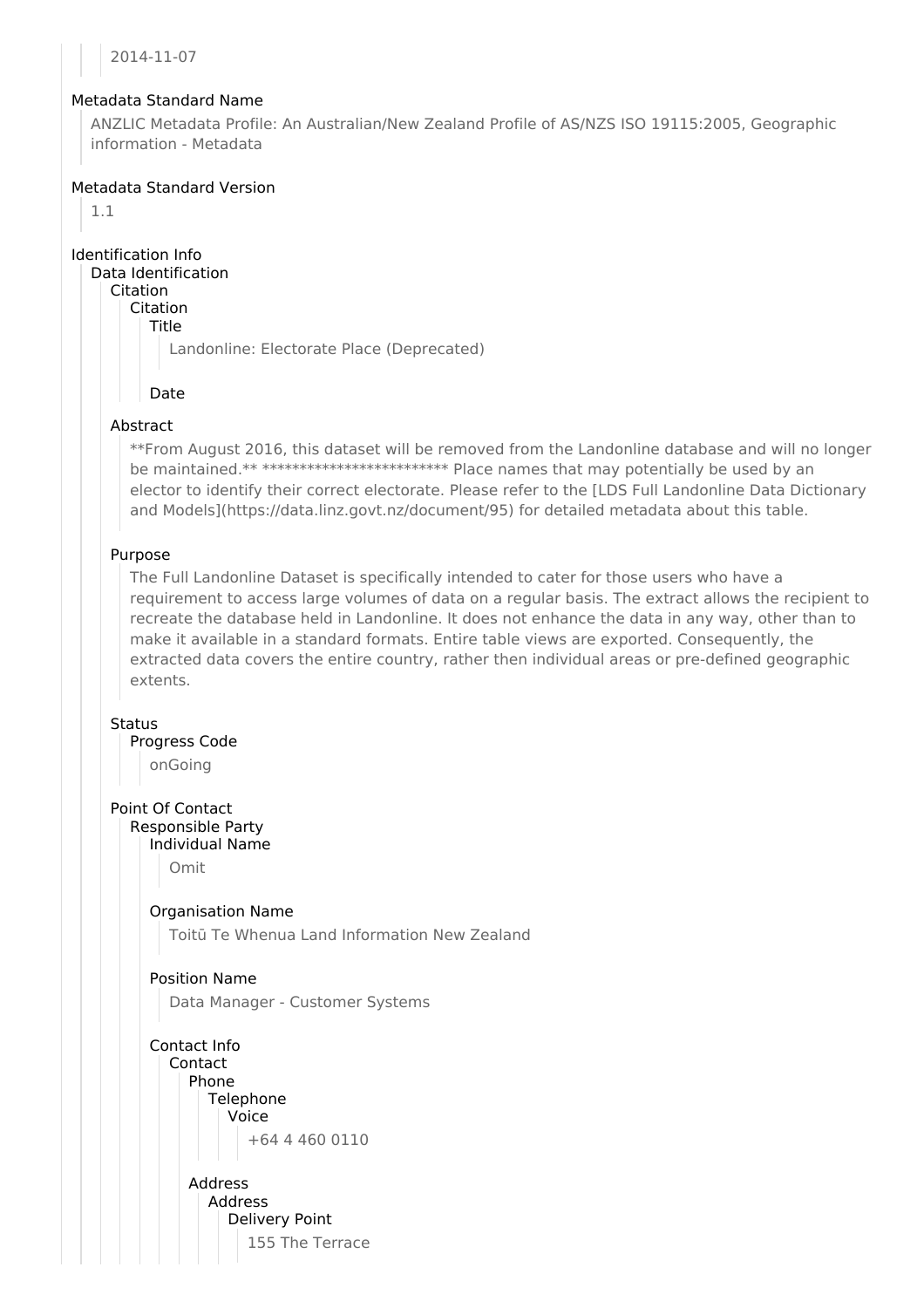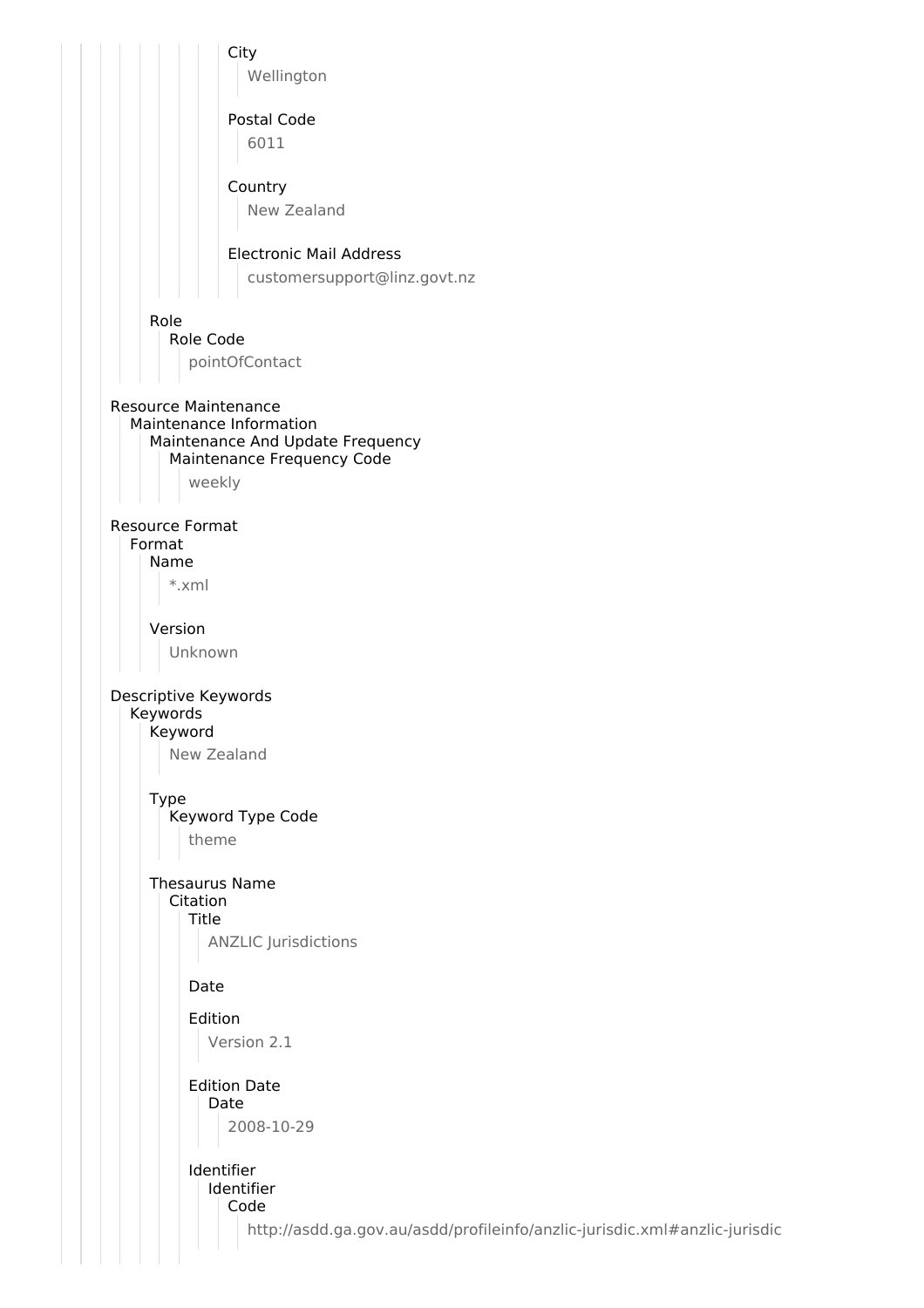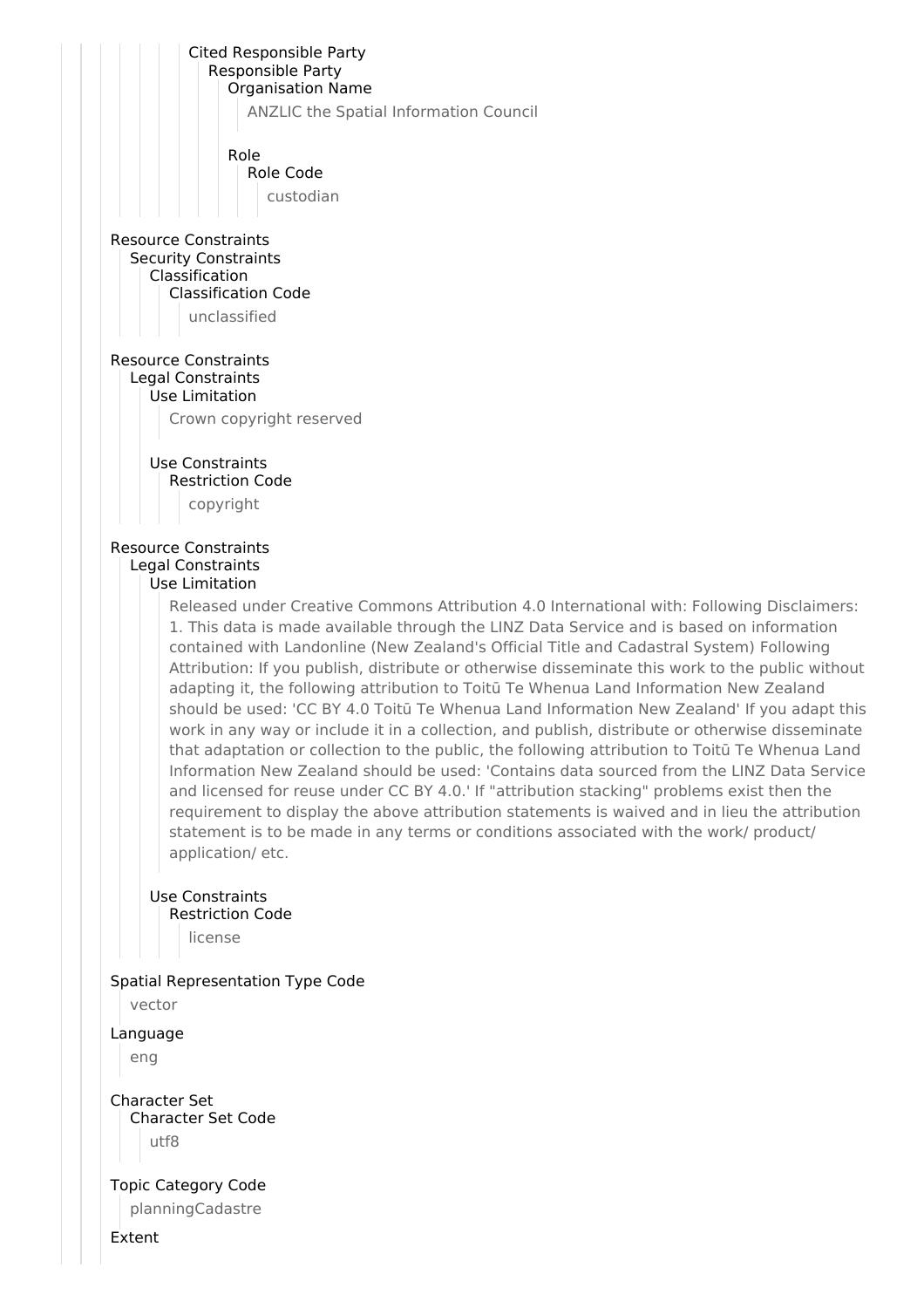